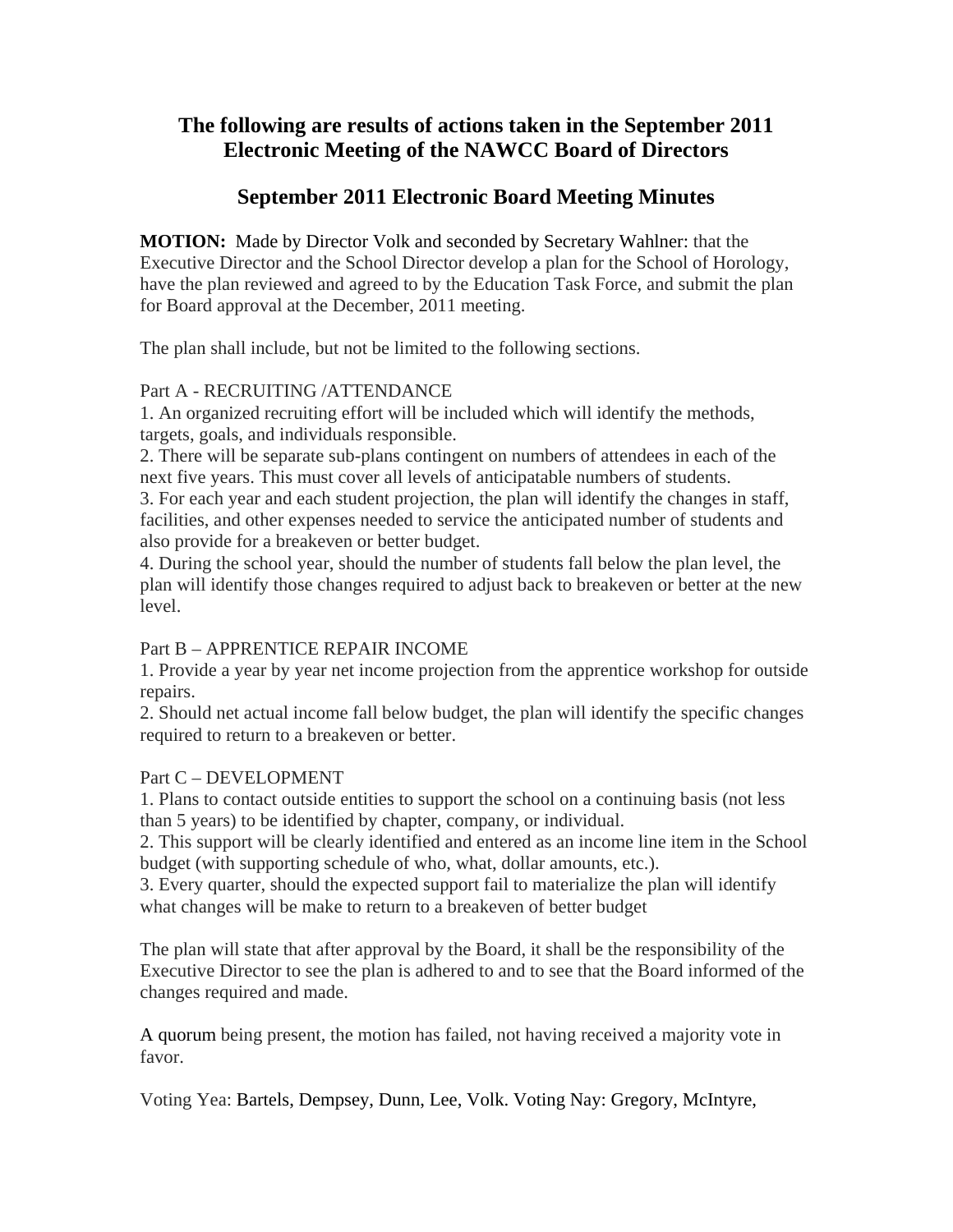Mueller-Maerki, Orr, Thornsberry, Wahlner. Absent: None

**MOTION:** Made by Secretary Wahlner and seconded by Treasurer Lee: Whereas the Chapter Relations Committee has investigated the status of Southern California (CA) Chapter 4, finding the chapter officers and members are unable to continue operation and has requested dissolution, and the remaining chapter funds after all expenses paid which will be approximately \$3400, with \$300 each to Chapters 69, 75, 81, 116, 130, \$1000.00 to the National Association of Watch and Clock Collectors, Inc the remaining approximately \$900 to the West Coast Watch and Clock Museum, the charter of the Southern California Chapter 4 be and is herewith recalled.

A quorum being present, the motion is approved, having received a majority vote of the Board of Directors.

Voting Yea: Bartels, Dempsey, Dunn, Gregory, Lee, McIntyre, Mueller-Maerki, Orr, Thornsberry, Volk, Wahlner. Voting Nay: None Absent: None

**MOTION:** Made by Secretary Wahlner and seconded by Director Mueller-Maerki: That the Board of Directors Electronic Meeting Procedures be revised to incorporate a formal procedure for appointment of Directors as required by Bylaws Article IV Section 7(c); further to provide updates of Definitions and Understandings, revisions to the parliamentary procedures Section D, current naming of NAWCC publications and clarification of effective date of approved motions in Section E.

This motion has received a majority vote in favor of postponing until the December 2011 meeting. (see below)

**MOTION:** Made by Treasurer Lee and seconded by Director Volk: to postpone the motion quoted below until the next physical meeting of the BOD:

"I move that the Board of Directors Electronic Meeting Procedures be revised to incorporate a formal procedure for appointment of Directors as required by Bylaws Article IV Section 7(c); further to provide updates of Definitions and Understandings, revisions to the parliamentary procedures Section D, current naming of NAWCC publications and clarification of effective date of approved motions in Section E."

A quorum being present, the motion is approved, having received a majority vote of the Board of Directors.

Voting Yea: Bartels, Dempsey, Dunn, Lee, Orr, Volk. Voting Nay: Gregory, McIntyre, Mueller-Maerki, Thornsberry, Wahlner. Absent: None

**MOTION:** Made by Secretary Wahlner and seconded by Director Mueller-Maerki: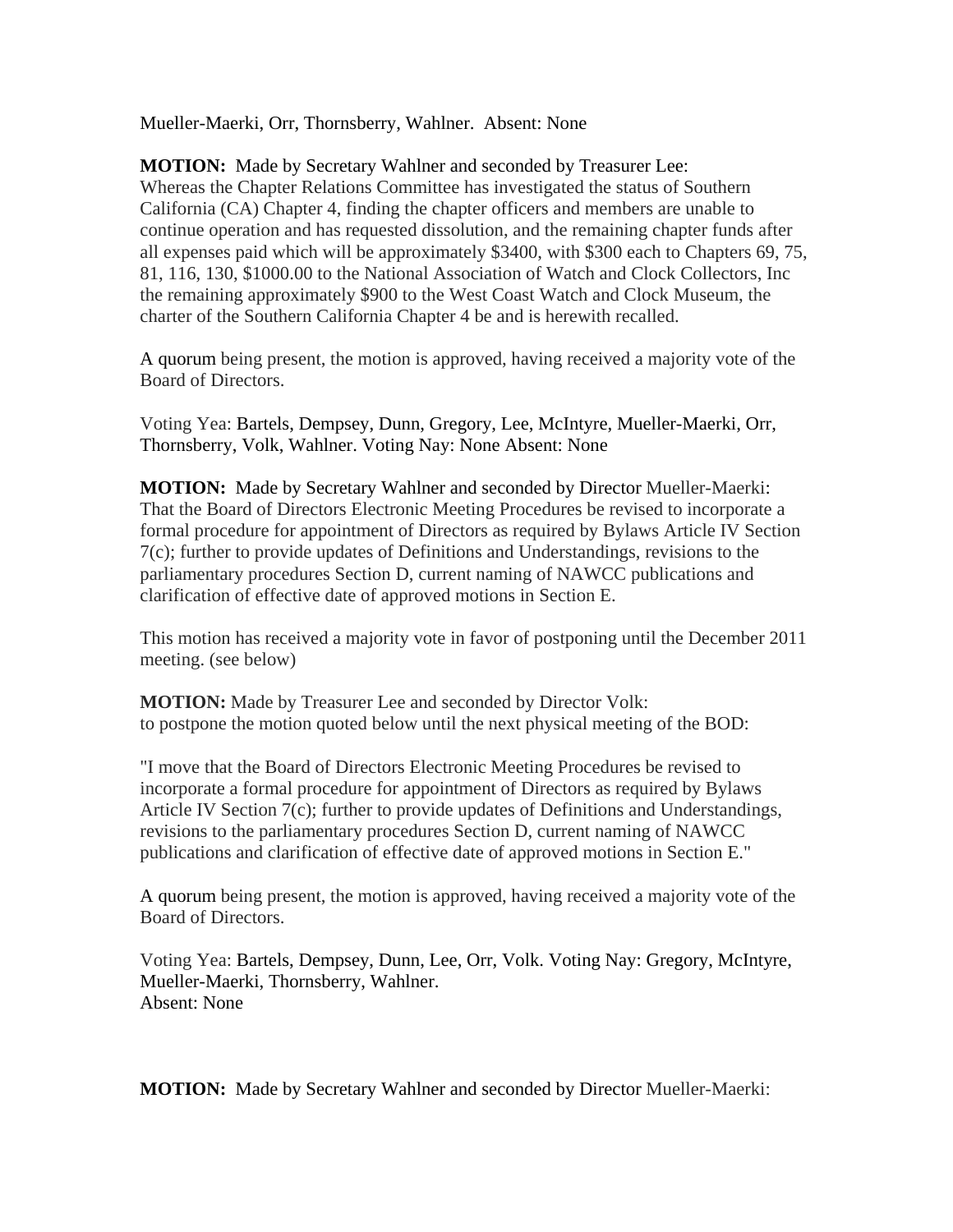That the Escorted Visitor Policy of April 30, 2006 be revised to reflect current Standing Rules terminology and membership options available, effective from September 29, 2011.

A quorum being present, the motion has been approved, receiving the required majority of 2/3 of the full Board voting in favor.

Voting Yea: Bartels, Dempsey, Dunn, Gregory, Lee, McIntyre, Mueller-Maerki, Orr, Thornsberry, Volk, Wahlner. Voting Nay: None Absent: None

**MOTION**: Made by Treasurer Lee and seconded by Director Volk: I move to postpone this motion regarding Escorted Visitor Policy until it can be rewritten to not be in conflict with RROO or until the Dec Physical Meeting, whichever comes first.

A quorum being present, the motion has failed, not having received a majority vote in favor.

Voting Yea: Dempsey, Lee, Volk. Voting Nay: Bartels, Dunn, Gregory, McIntyre, Mueller-Maerki, Orr, Thornsberry, Wahlner. Absent: None,

**MOTION:** Made by Secretary Wahlner and seconded by Director Mueller-Maerki: That the provision for transition period scheduling and approvals in the Public Day Policy adopted March 29, 2011 by motion 2011-03-008 be removed in accordance with the conditions therein; the Convention Committee having implemented procedures for public day event management approved by the Board June 8, 2011 by motion 2011-06- 043; the revised policy to be in effect from September 29, 2011.

A quorum being present, the motion has been approved as revised receiving the required majority of 2/3 of the full Board voting in favor.

Voting Yea: Bartels, Dempsey, Dunn, Gregory, Lee, McIntyre, Mueller-Maerki, Orr, Thornsberry, Volk, Wahlner. Voting Nay: None Absent: None

**MOTION:** Made by Treasurer Lee and seconded by Director Dempsey: to postpone the motion to revise the Public Day Policy until either it can be made again without being in conflict with our By-Laws and the RROO or until our Dec Physical Meeting, whichever comes first.

A quorum being present, the motion has failed, not having received a majority vote in favor.

Voting Yea: Bartels, Dempsey,: Dunn, Lee, Volk. Voting Nay: Gregory, McIntyre, Mueller-Maerki, Orr, Thornsberry, Wahlner. Absent: None.

**MOTION:** Made by Secretary Wahlner and seconded by Director Mueller-Maerki: That the Employee Handbook dated September 1, 2011 be and is herewith accepted; further that changes to the following individual policy items shall require Board approval: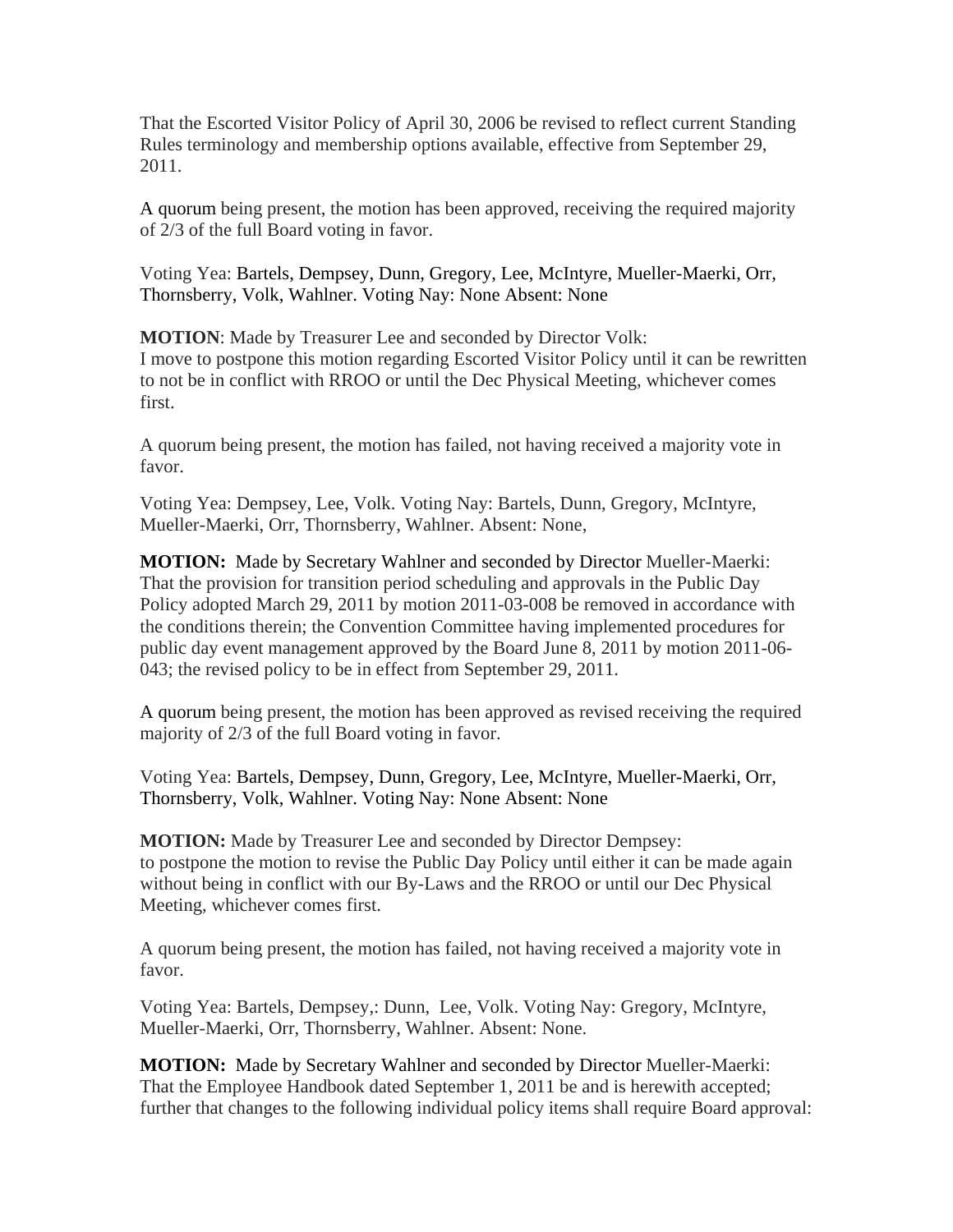Item 505 Business Travel Expenses, Item 601 Medical Leave, Item 710 Document Retention and Destruction Policy, Item 711 Whistleblower Policy, Item 713 Employee Code of Ethical Conduct, and the Employee Retirement Plan. Finally, that Board approval shall be required for changes to any Item 301 Employee Benefits listed that may result in a substantive increase in NAWCC financial liability.

A quorum being present, the motion is approved, having received the required majority vote of the Board of Directors.

Voting Yea: Bartels, Dunn, Gregory, McIntyre, Mueller-Maerki, Thornsberry, Volk, Wahlner. Voting Nay: Dempsey, Lee, Orr, Absent: None

**MOTION:** Made by Secretary Wahlner and seconded by Director Orr: That the NAWCC policy of equalization of membership dues effective since July 1, 2006 for all members worldwide, which established uniform annual dues for Regular Membership, be restated to include the option for Members to choose physical or electronic delivery of official NAWCC publications approved by motion 2009-12-039, with an appropriate reduction in dues for electronic delivery of such publications as determined by the Board. Air mail or other priority delivery of physical copies will be charged at NAWCC cost.

A quorum being present, the motion as revised has failed, not having received the required majority of 2/3 of the full Board voting in favor.

Voting Yea: Dunn, Gregory, McIntyre, Mueller-Maerki, Orr, Thornsberry, Wahlner. Voting Nay: Bartels, Dempsey, Lee, Volk. Absent: None

**MOTION**: Made by Treasurer Lee and seconded by Director Dempsey: I move to postpone the motion to equalize membership dues as stated in Mary Ann Wahlner's motion until such time as the Task Forces have had time to report to the BOD.

A quorum being present, the motion has failed, not having received a majority vote in favor.

Voting Yea: Bartels, Dempsey, Dunn, Lee, Volk, Voting Nay: Gregory, McIntyre, Mueller-Maerki, Orr, Thornsberry, Wahlner. Absent: None

**MOTION:** Made by Secretary Wahlner and seconded by Director Orr: That the Bylaws and Procedures Committee be and is herewith authorized to reflect changes in Current Motions and Directives Document to reflect current Bylaws and Standing Rules Article references, as well as all future revisions thereof as and when approved. Following such edits the committee will provide updated copies to the Board and for posting on the NAWCC website.

A quorum being present, the motion has failed, not having received a majority vote in favor.